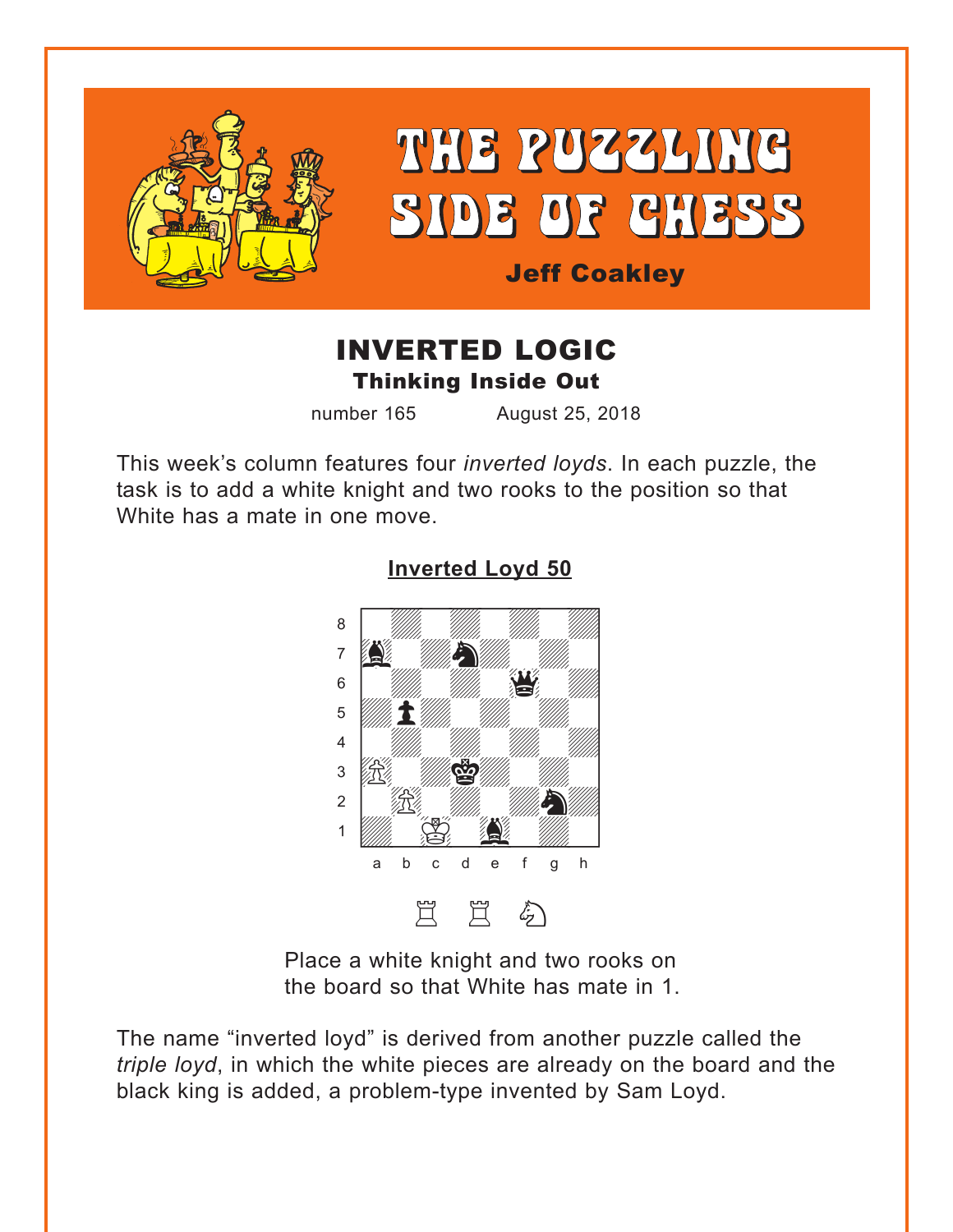<span id="page-1-0"></span>

Perhaps it's obvious, but in the position after the pieces are added, the black king may not be in check.



## Place a white knight and two rooks on the board so that White has mate in 1.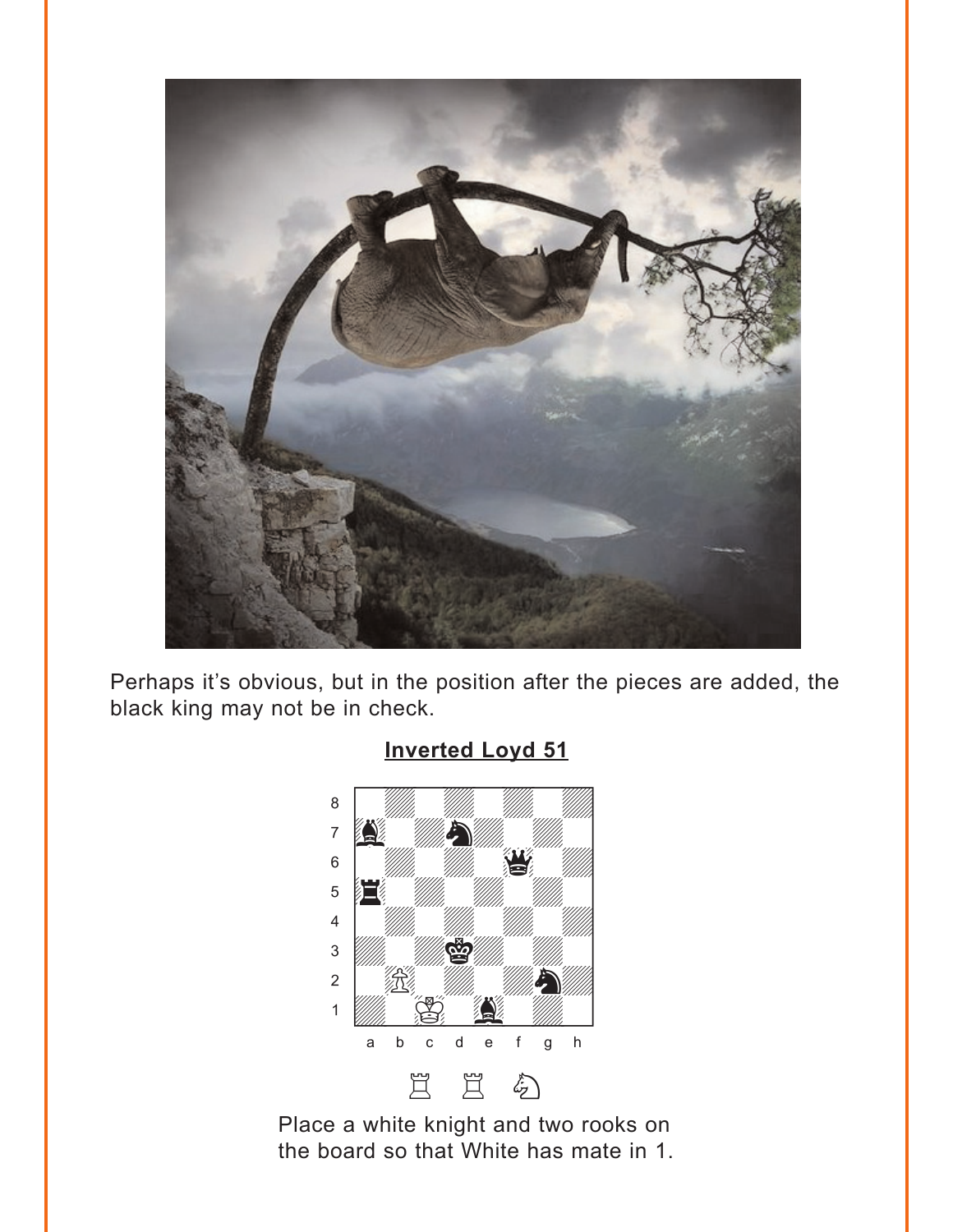<span id="page-2-0"></span>

**Inverted Loyd 52** 



Place a white knight and two rooks on the board so that White has mate in 1.

The problems in this column are approximate twins. As you will have noticed, only one or two things are different in each position. That's enough to change the solution.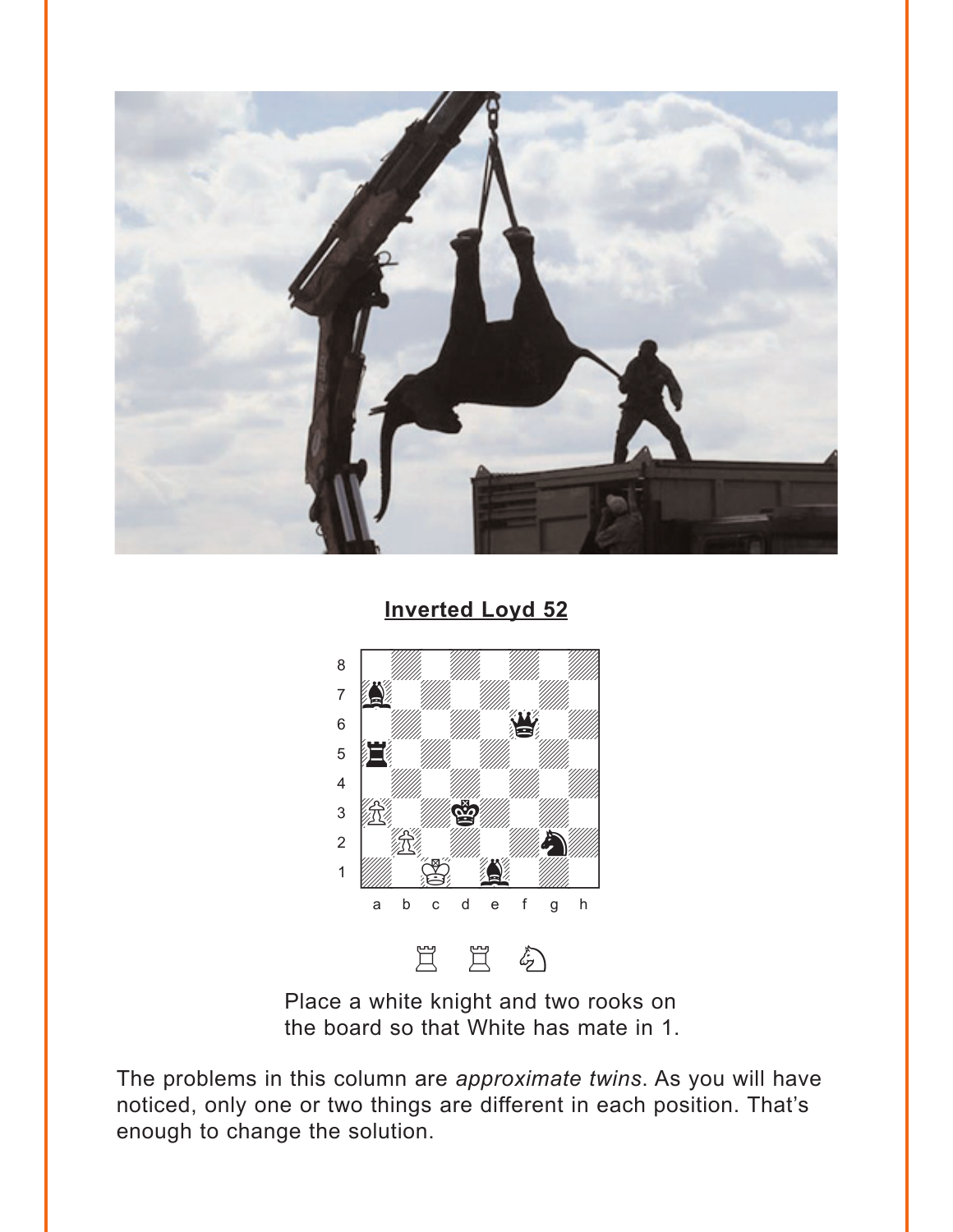## **Inverted Loyd 53**

<span id="page-3-0"></span>

Place a white knight and two rooks on the board so that White has mate in 1

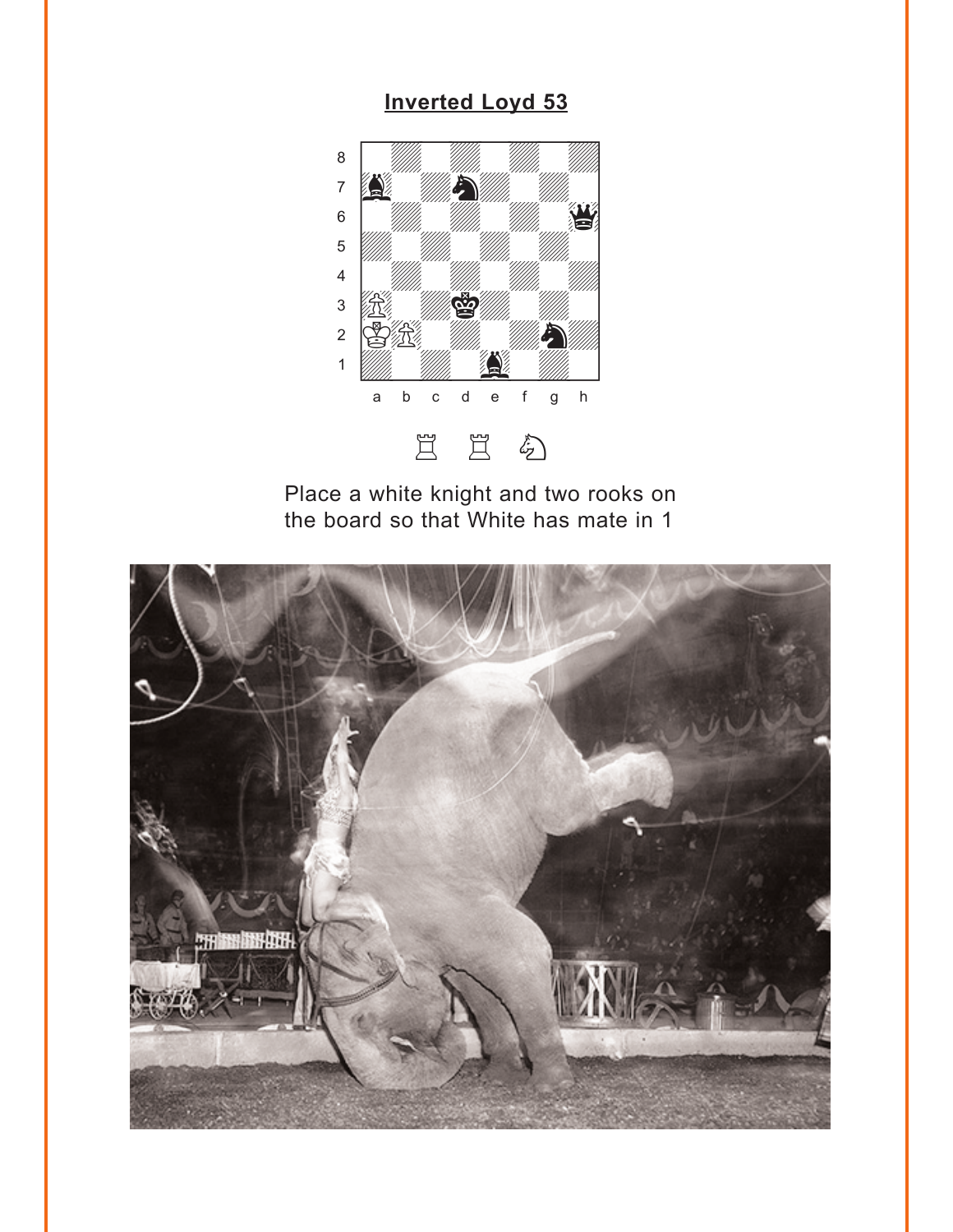# <span id="page-4-0"></span>**SOLUTIONS**

All problems by J. Coakley, Puzzling Side of Chess (2018).

PDF hyperlinks. You can advance to the solution of any puzzle by clicking on the underlined title above the diagram. To return to the puzzle, click on the title above the solution diagram.

Archives. Past columns and a detailed index of problem-types and composers are available in the Puzzling Side of Chess archives.



### **Inverted Loyd 50**

Rc5, Re5, Nb6 were added.  $1.$ Rcd $5#$ 

Double duty knight. Cover c4 and obstruct bishop.

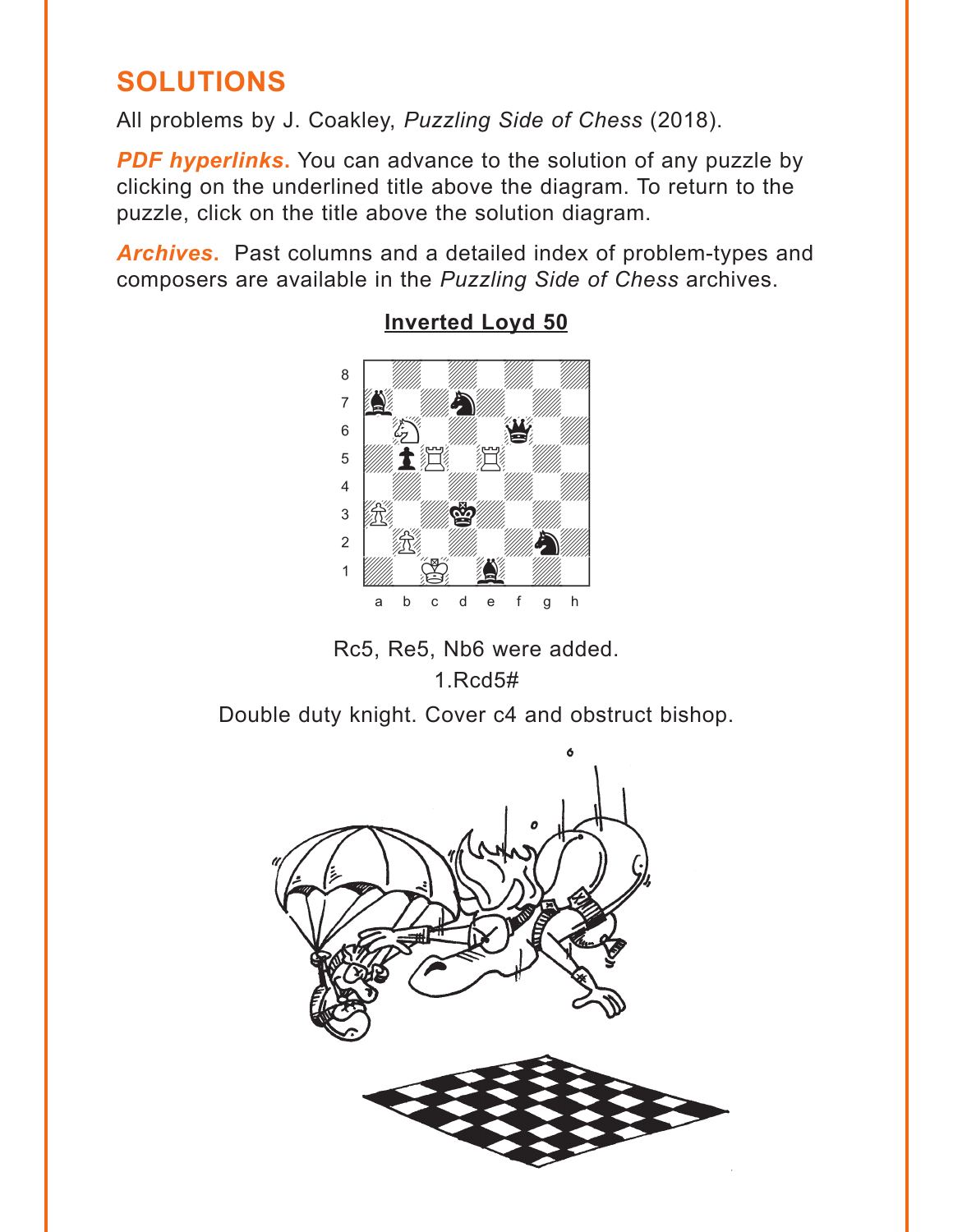## **[Inverted Loyd 51](#page-1-0)**

<span id="page-5-0"></span>

Ra3, Re4, Nb3 were added. 1.Nc5#

More knightly duties. Double check and guard rook.

## where  $\frac{1}{2}$  is the set of  $\frac{1}{2}$  $\bullet$  with  $\mathbb{Z}$  with  $\mathbb{Z}$  $\overline{a}$ agwa $\overline{a}$  $\mathbb{S}$  when  $\mathbb{S}$ Þ4wdwdwdw] 4 | *William William William William William William William William William William William William William William W*  $\frac{1}{\mathbb{E}}$  where  $\frac{1}{\mathbb{E}}$  $\sim$  12  $\%$  10  $\%$  10  $\%$  $\frac{1}{2}$   $\frac{1}{2}$   $\frac{1}{2}$   $\frac{1}{2}$   $\frac{1}{2}$   $\frac{1}{2}$   $\frac{1}{2}$   $\frac{1}{2}$   $\frac{1}{2}$   $\frac{1}{2}$   $\frac{1}{2}$   $\frac{1}{2}$   $\frac{1}{2}$   $\frac{1}{2}$   $\frac{1}{2}$   $\frac{1}{2}$   $\frac{1}{2}$   $\frac{1}{2}$   $\frac{1}{2}$   $\frac{1}{2}$   $\frac{1}{2}$   $\frac{1}{2}$  a b c d e f g h

Rd8, Re4, Nd7 were added.

1.Nc5# Same idea from a different angle.



## **[Inverted Loyd 52](#page-2-0)**